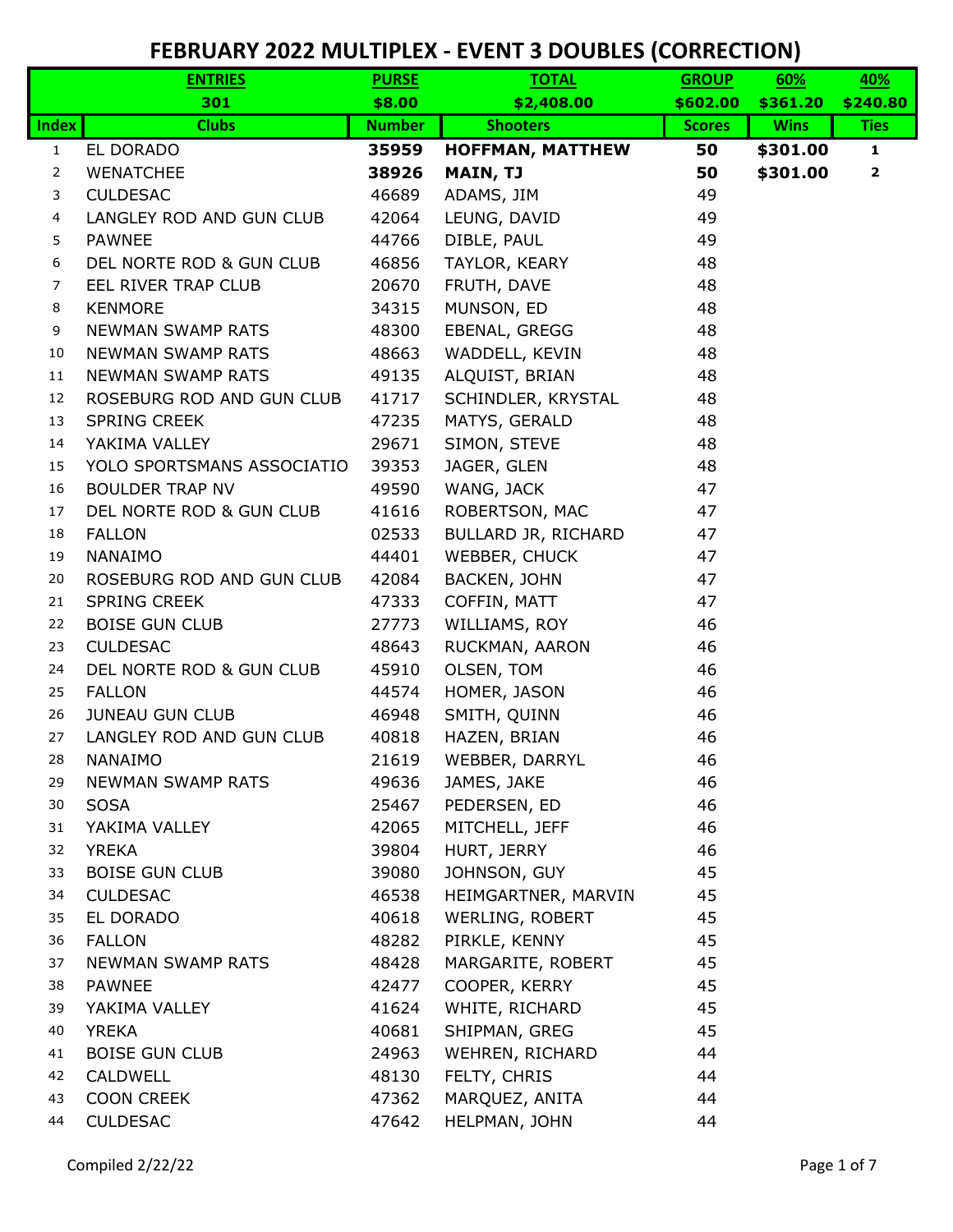| 45           | EL DORADO                   | 02121 | HOFFMAN, BILL                | 44 |         |                         |
|--------------|-----------------------------|-------|------------------------------|----|---------|-------------------------|
| 46           | EL DORADO                   | 02350 | DEVRIES JR, MARTIN           | 44 |         |                         |
| 47           | <b>FALLON</b>               | 44912 | NORCUTT, WAYNE               | 44 |         |                         |
| 48           | HILLSBORO TRAP AND SKEET    | 48008 | SCHROEDER, MARK              | 44 |         |                         |
| 49           | <b>JUNEAU GUN CLUB</b>      | 44338 | GODKIN, JERRY                | 44 |         |                         |
| 50           | <b>KENMORE</b>              | 43898 | ELLIOTT, DAVID               | 44 |         |                         |
| 51           | LANGLEY ROD AND GUN CLUB    | 35473 | FOOKS, BRIAN                 | 44 |         |                         |
| 52           | <b>LCRGC</b>                | 41422 | DAVIS, LARRY                 | 44 |         |                         |
| 53           | NEWMAN SWAMP RATS           | 47865 | STEMAN, JON                  | 44 |         |                         |
| 54           | NEWMAN SWAMP RATS           | 49612 | LERNO, DYLAN                 | 44 |         |                         |
| 55           | <b>NEWMAN SWAMP RATS</b>    | 33120 | PUCKETT, JIMMIE              | 44 |         |                         |
| 56           | <b>PAWNEE</b>               | 42493 | ROSE, LEON                   | 44 |         |                         |
| 57           | <b>PAWNEE</b>               | 44819 | VAUGHN, TREVOR               | 44 |         |                         |
| 58           | <b>REDDING</b>              | 26675 | WEATHERBEE, RUSS             | 44 |         |                         |
| 59           | <b>REDDING</b>              | 49082 | BIGGINS, GARY                | 44 |         |                         |
| 60           | ROSEBURG ROD AND GUN CLUB   | 32046 | SCHINDLER, DAN               | 44 |         |                         |
| 61           | YAKIMA VALLEY               | 28107 | LINT, DONALD                 | 44 |         |                         |
| 62           | YAKIMA VALLEY               | 44529 | LOWRIE, GLEN                 | 44 |         |                         |
| 63           | YAKIMA VALLEY               | 47055 | AUCKLAND, JOHN               | 44 |         |                         |
| 64           | <b>BOISE GUN CLUB</b>       | 32584 | <b>GRAHAM, KENT</b>          | 43 | \$25.08 | $\mathbf{1}$            |
| 65           | <b>BOISE GUN CLUB</b>       | 39719 | <b>MILLER, GARY</b>          | 43 | \$25.08 | $\mathbf{2}$            |
| 66           | <b>BOULDER TRAP NV</b>      | 45765 | <b>RIDINGER, BRIAN</b>       | 43 | \$25.08 | З                       |
| 67           | CALDWELL                    | 48106 | <b>WHITE, JAKE</b>           | 43 | \$25.08 | $\overline{\mathbf{4}}$ |
| 68           | COWLITZ PUBLIC SHOOTING RAN | 47219 | <b>PAINTER, ROBERT (BOB)</b> | 43 | \$25.08 | 5                       |
| 69           | <b>FALLON</b>               | 40445 | <b>FRANK, BRETT</b>          | 43 | \$25.08 | $\bf 6$                 |
| 70           | <b>KENMORE</b>              | 49524 | <b>TOWNE, MASON</b>          | 43 | \$25.08 | 7                       |
| 71           | LANGLEY ROD AND GUN CLUB    | 02044 | <b>BROTEN, GERALD</b>        | 43 | \$25.08 | 8                       |
| 72           | <b>MEDFORD</b>              | 37899 | <b>WORTHING, DAVID</b>       | 43 | \$25.08 | 9                       |
| 73           | <b>NANAIMO</b>              | 41682 | <b>BROOKS, GORDON</b>        | 43 | \$25.08 | 10                      |
| 74           | <b>NEWMAN SWAMP RATS</b>    | 40739 | <b>KING, DOUGLAS</b>         | 43 | \$25.08 | 11                      |
| 75           | <b>NEWMAN SWAMP RATS</b>    | 46153 | <b>BALLARD, JEFF</b>         | 43 | \$25.08 | 12                      |
| $\mathbf{1}$ | NEWMAN SWAMP RATS           | 49141 | <b>PETERSEN, JESSLYN</b>     | 43 | \$25.08 | 13                      |
| 2            | NEWMAN SWAMP RATS           | 41769 | <b>WILSON, IAIN</b>          | 43 | \$25.08 | 14                      |
| 3            | NORTH OKANAGAN - NOTSC      | 49228 | <b>HARDY, EDWARD</b>         | 43 | \$25.08 | 15                      |
| 4            | <b>PAWNEE</b>               | 44963 | <b>FINDLEY, TERRY</b>        | 43 | \$25.08 | 16                      |
| 5.           | POCATELLO TRAP CLUB         | 35518 | <b>AMES, DARIN</b>           | 43 | \$25.08 | 17                      |
| 6            | <b>REDDING</b>              | 32644 | <b>WARREN, JOHN</b>          | 43 | \$25.08 | 18                      |
| 7            | <b>REDDING</b>              | 48919 | <b>EVANS, KEITH</b>          | 43 | \$25.08 | 19                      |
| 8            | <b>SOSA</b>                 | 23966 | <b>DUNCAN, BLAIR</b>         | 43 | \$25.08 | 20                      |
| 9            | <b>WENATCHEE</b>            | 39758 | <b>JAMES, BRIAN</b>          | 43 | \$25.08 | 21                      |
| 10           | WINNEMUCCA                  | 46599 | <b>SIMPSON, AARON</b>        | 43 | \$25.08 | 22                      |
| 11           | YAKIMA VALLEY               | 37007 | <b>TURNBULL, JAMES</b>       | 43 | \$25.08 | 23                      |
| 12           | <b>YREKA</b>                | 11918 | <b>SAUER, WILLIAM</b>        | 43 | \$25.08 | 24                      |
| 13           | <b>BOISE GUN CLUB</b>       | 32669 | BROWN, CLAY                  | 42 |         |                         |
| 14           | <b>BREMERTON</b>            | 46967 | OLESEN, TOM                  | 42 |         |                         |
| 15           | EEL RIVER TRAP CLUB         | 02385 | MYERS JR, LELAND             | 42 |         |                         |
| 16           | <b>FALLON</b>               | 44394 | ERNST, MATTHEW               | 42 |         |                         |
|              |                             |       |                              |    |         |                         |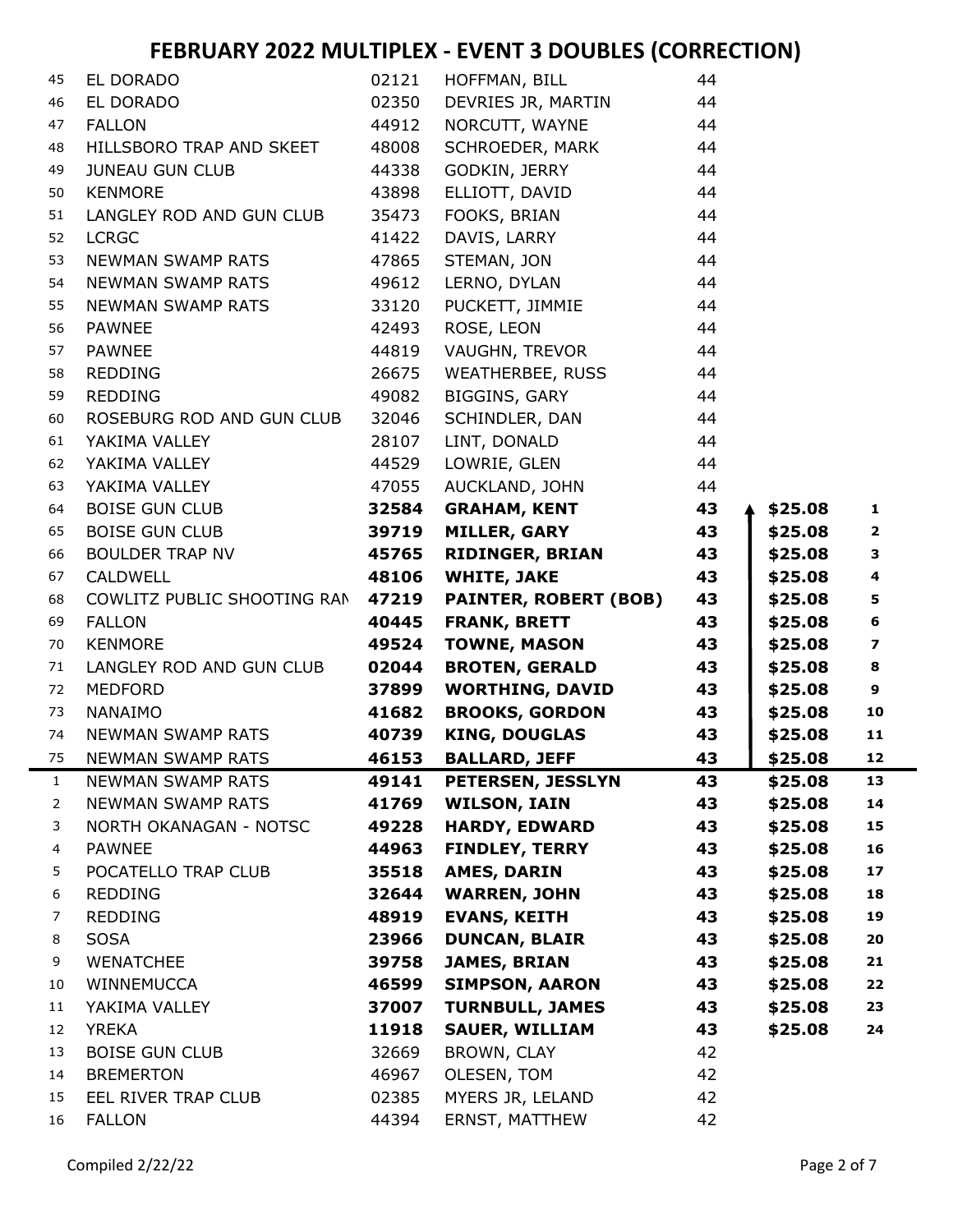| 17 | <b>FALLON</b>             | 45020 | WEBB, COLBY           | 42 |
|----|---------------------------|-------|-----------------------|----|
| 18 | <b>KENMORE</b>            | 45737 | GOUGH, ANDREW         | 42 |
| 19 | LANGLEY ROD AND GUN CLUB  | 39768 | ROSEBOOM, BILL        | 42 |
| 20 | LANGLEY ROD AND GUN CLUB  | 49009 | KUMAR, RAJAN          | 42 |
| 21 | <b>NEWMAN SWAMP RATS</b>  | 33119 | PUCKETT, ESTHER       | 42 |
| 22 | NEWMAN SWAMP RATS         | 45495 | LAYNE, DANNY          | 42 |
| 23 | <b>NEWMAN SWAMP RATS</b>  | 49115 | PETERSEN, JAYCEE      | 42 |
| 24 | <b>PAWNEE</b>             | 42478 | DAVIS, KEVIN          | 42 |
| 25 | <b>REDDING</b>            | 42545 | HUNT, BOB             | 42 |
| 26 | ROSEBURG ROD AND GUN CLUB | 41568 | HILLMICK, RICK        | 42 |
| 27 | <b>SPRING CREEK</b>       | 44376 | ADAMS, RICH           | 42 |
| 28 | <b>SPRING CREEK</b>       | 49430 | BELSHER, MARTIN       | 42 |
| 29 | <b>WENATCHEE</b>          | 29397 | DAVIES JR, DAN        | 42 |
| 30 | <b>WENATCHEE</b>          | 44741 | KNEBEL, ED            | 42 |
| 31 | <b>BOULDER TRAP NV</b>    | 49599 | AGESYAN, ARAM         | 41 |
| 32 | EL DORADO                 | 13197 | CARSTEN, LARRY        | 41 |
| 33 | EL DORADO                 | 48762 | RAUCHFUSS, ERIC       | 41 |
| 34 | <b>FALLON</b>             | 40939 | NORCUTT, CHET         | 41 |
| 35 | <b>KENMORE</b>            | 27093 | STORLIE, JIM          | 41 |
| 36 | <b>KENMORE</b>            | 37963 | MINER, GREGORY        | 41 |
| 37 | <b>KENMORE</b>            | 48431 | MCMURRAY, MICHAEL     | 41 |
| 38 | <b>NEWMAN SWAMP RATS</b>  | 46781 | MATTHEWS, BJ          | 41 |
| 39 | <b>NEWMAN SWAMP RATS</b>  | 48083 | FORSYTHE, DARRELL     | 41 |
| 40 | POCATELLO TRAP CLUB       | 24902 | LEWIS, BRUCE          | 41 |
| 41 | <b>SPRING CREEK</b>       | 48391 | DORSA, STEPHEN        | 41 |
| 42 | <b>SPRING CREEK</b>       | 48930 | WIPF, JAKE            | 41 |
| 43 | <b>WENATCHEE</b>          | 45320 | PEERY, JAMES          | 41 |
| 44 | <b>WENATCHEE</b>          | 49389 | BRAY, KEEGAN          | 41 |
| 45 | <b>BKS</b>                | 47813 | BRUNEY, JOSEPH        | 40 |
| 46 | <b>BOISE GUN CLUB</b>     | 31409 | TERRY, CHARLES        | 40 |
| 47 | <b>BOISE GUN CLUB</b>     | 42876 | HOLLAND, BOB          | 40 |
| 48 | <b>BOULDER TRAP NV</b>    | 45685 | TULLOS, RONALD        | 40 |
| 49 | <b>COON CREEK</b>         | 38247 | RAMSEY, LINDELL (RAY) | 40 |
| 50 | DEL NORTE ROD & GUN CLUB  | 47774 | FLYNN, JAMES          | 40 |
| 51 | EL DORADO                 | 42418 | PHILLIPS, DAVID       | 40 |
| 52 | EL DORADO                 | 02515 | HOWARD, LANCE         | 40 |
| 53 | HILLSBORO TRAP AND SKEET  | 39813 | JULIAN, SCOTT         | 40 |
| 54 | <b>KENMORE</b>            | 48628 | BACH, MARVIN          | 40 |
| 55 | LANGLEY ROD AND GUN CLUB  | 41440 | FONSECA, JOHN         | 40 |
| 56 | MASON VALLEY GUN CLUB     | 47074 | STOFFER, JEFFREY      | 40 |
| 57 | <b>NANAIMO</b>            | 44009 | TEER, THOMAS          | 40 |
| 58 | <b>NANAIMO</b>            | 45535 | <b>CURTIS, CLIFF</b>  | 40 |
| 59 | <b>NEWMAN SWAMP RATS</b>  | 48429 | REARDON, RYAN         | 40 |
| 60 | <b>NEWMAN SWAMP RATS</b>  | 48752 | POULSON, LOREN        | 40 |
| 61 | POCATELLO TRAP CLUB       | 46377 | BRINGHURST, ALEX      | 40 |
| 62 | <b>SPRING CREEK</b>       | 48536 | WILLIAMS, CASEY       | 40 |
| 63 | <b>WENATCHEE</b>          | 44074 | MAIN, TINA            | 40 |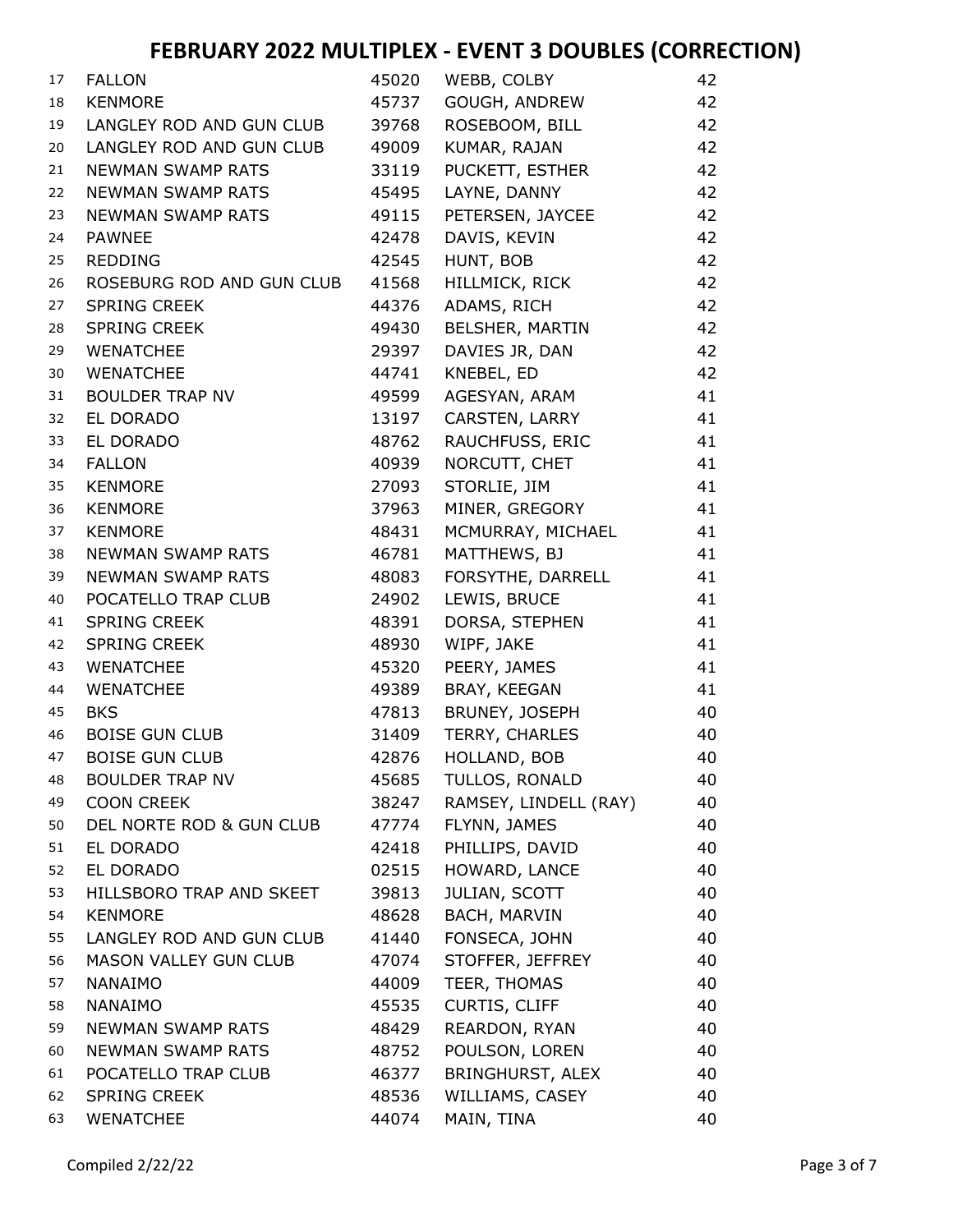| 64             | <b>WENATCHEE</b>           | 48649 | NIEMAN, JASON                | 40 |         |                          |
|----------------|----------------------------|-------|------------------------------|----|---------|--------------------------|
| 65             | WINNEMUCCA                 | 49221 | MOON, JAMES                  | 40 |         |                          |
| 66             | YAKIMA VALLEY              | 39837 | KLINGELE, ED                 | 40 |         |                          |
| 67             | <b>BOISE GUN CLUB</b>      | 25713 | HUNT, LLOYD (GENE)           | 39 | \$21.50 | $\mathbf{1}$             |
| 68             | <b>BOISE GUN CLUB</b>      | 43243 | <b>DIPIETRO, CATHY</b>       | 39 | \$21.50 | $\overline{2}$           |
| 69             | <b>BOULDER TRAP NV</b>     | 45553 | <b>CARNES, VANCE</b>         | 39 | \$21.50 | 3                        |
| 70             | <b>CALDWELL</b>            | 23847 | <b>KEPPINGER, JOHNNY</b>     | 39 | \$21.50 | $\overline{\mathbf{4}}$  |
| 71             | <b>CULDESAC</b>            | 45164 | <b>HEWETT, JERRY</b>         | 39 | \$21.50 | 5                        |
| 72             | DEL NORTE ROD & GUN CLUB   | 34710 | <b>HOOKER, HERB</b>          | 39 | \$21.50 | 6                        |
| 73             | DEL NORTE ROD & GUN CLUB   | 38416 | <b>HOFFMAN, GRANT (BUD)</b>  | 39 | \$21.50 | $\overline{\phantom{a}}$ |
| 74             | DEL NORTE ROD & GUN CLUB   | 43739 | <b>WAKEFIELD, TAMARA</b>     | 39 | \$21.50 | 8                        |
| 75             | DEL NORTE ROD & GUN CLUB   | 46156 | <b>LEVI, LONNIE</b>          | 39 | \$21.50 | 9                        |
| $\mathbf{1}$   | EL DORADO                  | 02447 | <b>LEEDY JR, TOM</b>         | 39 | \$21.50 | 10                       |
| $\overline{2}$ | <b>KENMORE</b>             | 47481 | <b>HELMKAMP, JACK</b>        | 39 | \$21.50 | 11                       |
| 3              | LANGLEY ROD AND GUN CLUB   | 02532 | <b>WHITE, JAMIE</b>          | 39 | \$21.50 | 12                       |
| 4              | <b>LCRGC</b>               | 42456 | <b>MALFATTI, NORMAN</b>      | 39 | \$21.50 | 13                       |
| 5              | <b>NANAIMO</b>             | 40657 | <b>JONES, RON</b>            | 39 | \$21.50 | 14                       |
| 6              | <b>NANAIMO</b>             | 46860 | <b>HASLAM, BENTON</b>        | 39 | \$21.50 | 15                       |
| $\overline{7}$ | <b>NEWMAN SWAMP RATS</b>   | 40731 | <b>BONILLA, EDGAR</b>        | 39 | \$21.50 | 16                       |
| 8              | <b>NEWMAN SWAMP RATS</b>   | 48301 | <b>EBENAL, MICHAEL</b>       | 39 | \$21.50 | 17                       |
| 9              | <b>NEWMAN SWAMP RATS</b>   | 48988 | <b>KARABINIS, DEMITRIOS</b>  | 39 | \$21.50 | 18                       |
| 10             | <b>PAWNEE</b>              | 42953 | <b>FISCUS, GARY</b>          | 39 | \$21.50 | 19                       |
| 11             | <b>REDDING</b>             | 46125 | <b>STETSER, JEREMY</b>       | 39 | \$21.50 | 20                       |
| 12             | <b>SPRING CREEK</b>        | 47334 | <b>REUTNER, SCOTT</b>        | 39 | \$21.50 | 21                       |
| 13             | <b>SPRING CREEK</b>        | 48535 | <b>WHALEN, BRUCE</b>         | 39 | \$21.50 | 22                       |
| 14             | YAKIMA VALLEY              | 34872 | <b>BLANKENSHIP, DJ (DENN</b> | 39 | \$21.50 | 23                       |
| 15             | YAKIMA VALLEY              | 37794 | <b>KLINGELE, PAUL</b>        | 39 | \$21.50 | 24                       |
| 16             | YOLO SPORTSMANS ASSOCIATIO | 43885 | <b>SARKO, THOMAS</b>         | 39 | \$21.50 | 25                       |
| 17             | <b>YREKA</b>               | 36900 | <b>DEEDON, GREGORY</b>       | 39 | \$21.50 | 26                       |
| 18             | <b>YREKA</b>               | 39396 | <b>KNIGHT, ROBERT</b>        | 39 | \$21.50 | 27                       |
| 19             | <b>YREKA</b>               | 48953 | <b>MCADAM, BEAU</b>          | 39 | \$21.50 | 28                       |
| 20             | <b>ALBANY</b>              | 44769 | ADAIR, JAMES                 | 38 |         |                          |
| 21             | <b>BKS</b>                 | 40362 | ARWOOD, KENNETH              | 38 |         |                          |
| 22             | <b>BOISE GUN CLUB</b>      | 01714 | HARRIS, KENT                 | 38 |         |                          |
| 23             | EEL RIVER TRAP CLUB        | 33415 | BUCKO, DENNIS                | 38 |         |                          |
| 24             | EEL RIVER TRAP CLUB        | 42446 | BONOMINI, CARL               | 38 |         |                          |
| 25             | <b>FALLON</b>              | 40330 | MANHA, MARK                  | 38 |         |                          |
| 26             | LANGLEY ROD AND GUN CLUB   | 49349 | REMIAS, DUSAN                | 38 |         |                          |
| 27             | LANGLEY ROD AND GUN CLUB   | 49420 | KUN, DANIEL                  | 38 |         |                          |
| 28             | <b>LCRGC</b>               | 43651 | WINCHELL, ROBERT             | 38 |         |                          |
| 29             | MADRAS ROD GUN CLUB        | 39550 | DRAMEN, MARK                 | 38 |         |                          |
| 30             | MEDFORD                    | 01630 | MANN, MIKE                   | 38 |         |                          |
| 31             | <b>NANAIMO</b>             | 42849 | DUNCAN, JOHN                 | 38 |         |                          |
| 32             | NEWMAN SWAMP RATS          | 40736 | ELDREDGE, IRV                | 38 |         |                          |
| 33             | <b>NEWMAN SWAMP RATS</b>   | 48299 | ANDERSEN, ERIC               | 38 |         |                          |
| 34             | NEWMAN SWAMP RATS          | 48302 | YOUNG, DAVE                  | 38 |         |                          |
| 35             | <b>NEWMAN SWAMP RATS</b>   | 49299 | STILWELL, JORDAN             | 38 |         |                          |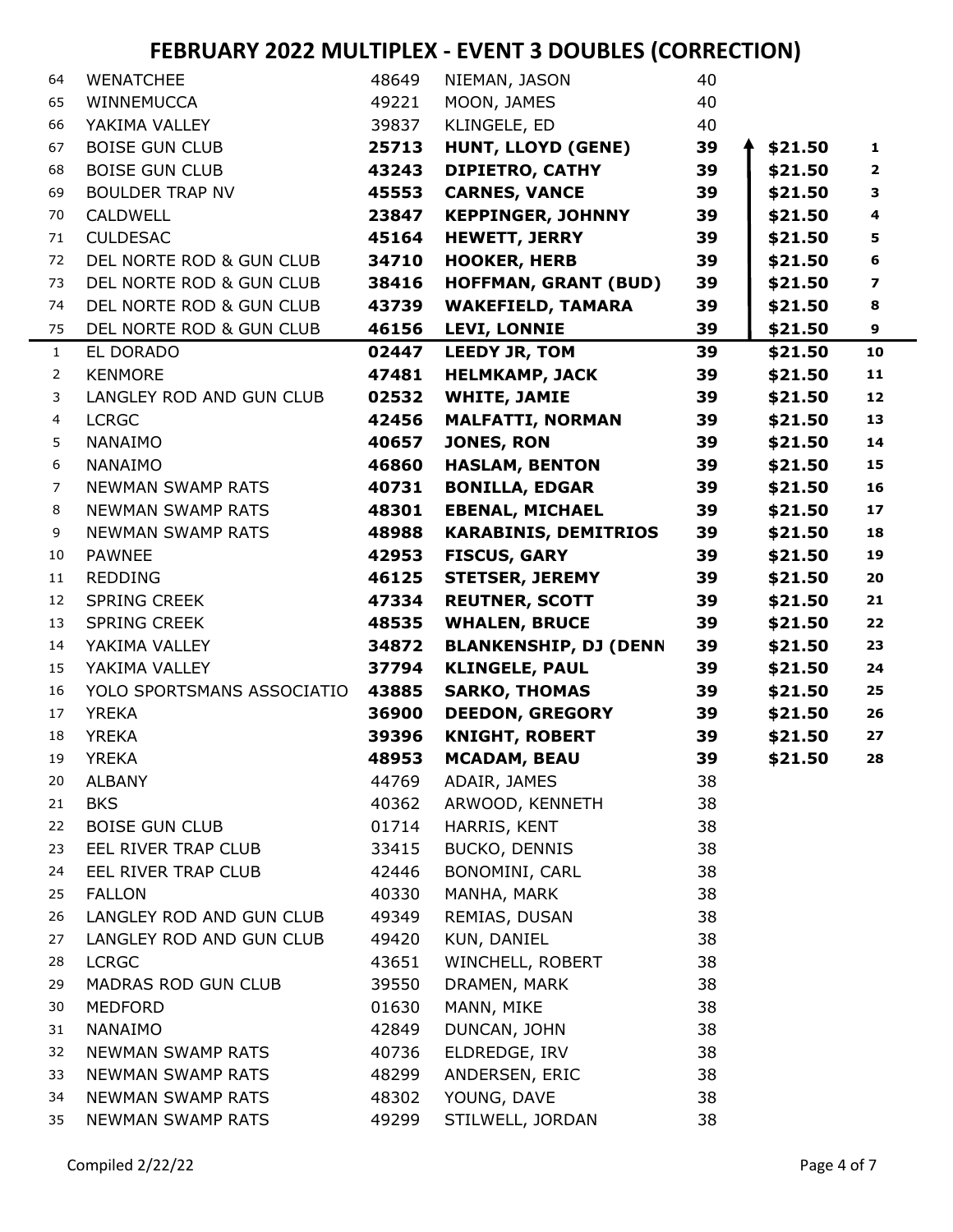| 36             | <b>PAWNEE</b>               | 49487 | FINDLEY, MARK          | 38 |         |   |
|----------------|-----------------------------|-------|------------------------|----|---------|---|
| 37             | POCATELLO TRAP CLUB         | 47912 | TOMLIN, BOB            | 38 |         |   |
| 38             | ROSEBURG ROD AND GUN CLUB   | 48658 | LONG, SAMUEL           | 38 |         |   |
| 39             | YAKIMA VALLEY               | 39187 | KLINGELE, JOHN         | 38 |         |   |
| 40             | YOLO SPORTSMANS ASSOCIATIO  | 46762 | KENNEDY, JANE          | 38 |         |   |
| 41             | CALDWELL                    | 34901 | KIDNEY, CALVIN         | 37 |         |   |
| 42             | CALDWELL                    | 48133 | HARRISON, LEVI         | 37 |         |   |
| 43             | CALDWELL                    | 48636 | CLARK, MIKE            | 37 |         |   |
| 44             | EL DORADO                   | 48763 | MARTIN, MASON          | 37 |         |   |
| 45             | EL DORADO                   | 48853 | VANVOORHEES, MICHAEL   | 37 |         |   |
| 46             | HILLSBORO TRAP AND SKEET    | 47448 | HERZOG, CRAIG          | 37 |         |   |
| 47             | <b>LCRGC</b>                | 42044 | FREEMAN, RICK          | 37 |         |   |
| 48             | <b>LCRGC</b>                | 45543 | SCULLY, ANDY           | 37 |         |   |
| 49             | MADRAS ROD GUN CLUB         | 38613 | THORNBURGH, AMBERS     | 37 |         |   |
| 50             | MADRAS ROD GUN CLUB         | 37293 | BARNETT, KAREN         | 37 |         |   |
| 51             | <b>NANAIMO</b>              | 12641 | DENTON, GEORGE         | 37 |         |   |
| 52             | NEWMAN SWAMP RATS           | 48226 | LAMB, LOREN            | 37 |         |   |
| 53             | NEWMAN SWAMP RATS           | 48980 | CARDOZO, MELVIN        | 37 |         |   |
| 54             | NEWMAN SWAMP RATS           | 49118 | WILDEMAN, STEVE        | 37 |         |   |
| 55             | <b>WENATCHEE</b>            | 47818 | <b>BRATRUDE, BRUCE</b> | 37 |         |   |
| 56             | YOLO SPORTSMANS ASSOCIATIO  | 42863 | KENNEDY, DAVID (MIKE)  | 37 |         |   |
| 57             | <b>ALBANY</b>               | 34663 | LARSON, TERRY          | 36 |         |   |
| 58             | <b>BKS</b>                  | 38482 | MCGAULEY, HAROLD       | 36 |         |   |
| 59             | COON CREEK                  | 47375 | CRUM, WAYNE            | 36 |         |   |
| 60             | <b>CULDESAC</b>             | 45345 | FALTUS, RON            | 36 |         |   |
| 61             | <b>CULDESAC</b>             | 47473 | HEWETT, CHAD           | 36 |         |   |
| 62             | EL DORADO                   | 48782 | PANOVEC, GARRETT       | 36 |         |   |
| 63             | HILLSBORO TRAP AND SKEET    | 38767 | MYERS, DARYL           | 36 |         |   |
| 64             | <b>JUNEAU GUN CLUB</b>      | 48405 | ROSE, WILLIAM          | 36 |         |   |
| 65             | LANGLEY ROD AND GUN CLUB    | 49501 | ZHU, JIUNING(LEO)      | 36 |         |   |
| 66             | MADRAS ROD GUN CLUB         | 10792 | MCGUIRE, RICHARD       | 36 |         |   |
| 67             | MADRAS ROD GUN CLUB         | 12278 | <b>BARNETT, GEORGE</b> | 36 |         |   |
| 68             | <b>NANAIMO</b>              | 47468 | MCLEOD, HARRY          | 36 |         |   |
| 69             | <b>NEWMAN SWAMP RATS</b>    | 48982 | ECKHARDT, DAVID        | 36 |         |   |
| 70             | <b>PAWNEE</b>               | 46077 | MCCASLAND, EARL        | 36 |         |   |
| 71             | <b>REDDING</b>              | 43529 | HUNT SR, ALLAN         | 36 |         |   |
| 72             | <b>SOSA</b>                 | 47331 | LEAMONT, MICHAEL       | 36 |         |   |
| 73             | WINNEMUCCA                  | 47967 | SIMMONS, LANE          | 36 |         |   |
| 74             | WINNEMUCCA                  | 49018 | JAMES, MATT            | 36 |         |   |
| 75             | YAKIMA VALLEY               | 42413 | PETERSON, MARK         | 36 |         |   |
| $\mathbf{1}$   | YAKIMA VALLEY               | 45864 | WILLIAMS, STEVE        | 36 |         |   |
| 2              | <b>YREKA</b>                | 46074 | FREEZE, MARTY          | 36 |         |   |
| 3              | <b>BKS</b>                  | 02511 | <b>SPROUL, ROBERT</b>  | 35 | \$31.68 | 1 |
| 4              | <b>CALDWELL</b>             | 33939 | <b>KELLEY, VAUGHN</b>  | 35 | \$31.68 | 2 |
| 5              | <b>CALDWELL</b>             | 34698 | <b>STRONG, MICHAEL</b> | 35 | \$31.68 | 3 |
| 6              | COWLITZ PUBLIC SHOOTING RAN | 45530 | <b>CRUMRINE, LORAN</b> | 35 | \$31.68 | 4 |
| $\overline{7}$ | EEL RIVER TRAP CLUB         | 34164 | <b>TOMICH, JOSEPH</b>  | 35 | \$31.68 | 5 |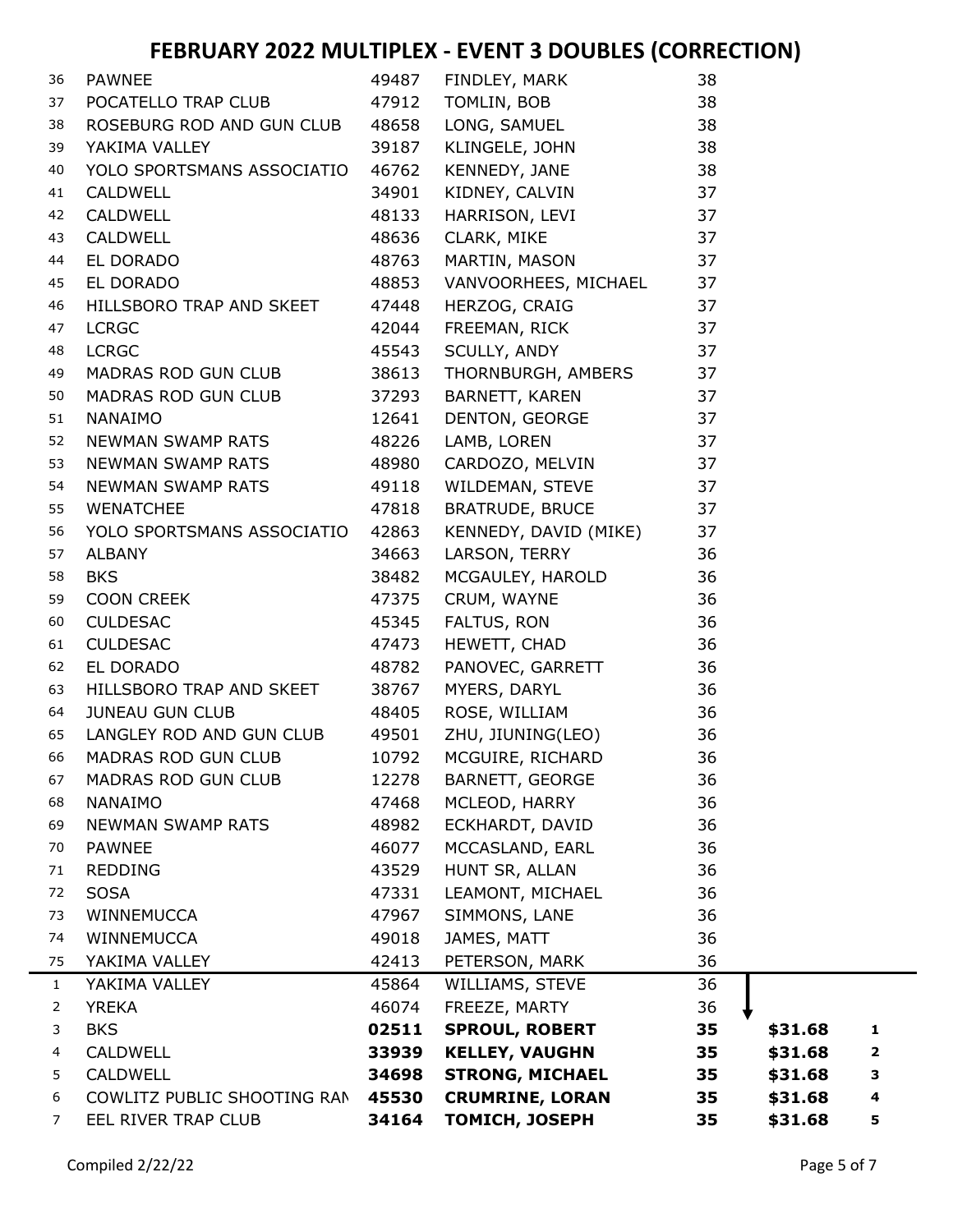| 8  | EEL RIVER TRAP CLUB               | 34687 | <b>PAWLUS, ED</b>            | 35 | \$31.68 | $\boldsymbol{6}$        |
|----|-----------------------------------|-------|------------------------------|----|---------|-------------------------|
| 9  | <b>FALLON</b>                     | 40447 | <b>MONTANA, STEVEN</b>       | 35 | \$31.68 | $\overline{\mathbf{z}}$ |
| 10 | <b>KENMORE</b>                    | 46931 | <b>BASSETT III, LAWRENCE</b> | 35 | \$31.68 | $\bf8$                  |
| 11 | <b>KENMORE</b>                    | 48524 | <b>WASSERMAN, RICH</b>       | 35 | \$31.68 | $\boldsymbol{9}$        |
| 12 | LANGLEY ROD AND GUN CLUB          | 49440 | <b>ROUD, SAMUEL</b>          | 35 | \$31.68 | 10                      |
| 13 | LANGLEY ROD AND GUN CLUB          | 02484 | <b>CHAU, PAUL</b>            | 35 | \$31.68 | 11                      |
| 14 | <b>LCRGC</b>                      | 43709 | <b>MATSLER, CRAIG</b>        | 35 | \$31.68 | 12                      |
| 15 | <b>LCRGC</b>                      | 44144 | <b>LAZIO, FRANK</b>          | 35 | \$31.68 | 13                      |
| 16 | NANAIMO                           | 47986 | <b>MAYZES, JOE</b>           | 35 | \$31.68 | 14                      |
| 17 | NANAIMO                           | 49464 | <b>STCYR, LLOYD</b>          | 35 | \$31.68 | 15                      |
| 18 | SPRING CREEK                      | 46904 | <b>MARLEY, CORY</b>          | 35 | \$31.68 | 16                      |
| 19 | <b>WENATCHEE</b>                  | 36948 | LIPPERT, BEN                 | 35 | \$31.68 | 17                      |
| 20 | <b>WENATCHEE</b>                  | 41890 | <b>MILLER, DAN</b>           | 35 | \$31.68 | 18                      |
| 21 | YOLO SPORTSMANS ASSOCIATIO 49076  |       | <b>OCENASEK, CURTIS</b>      | 35 | \$31.68 | 19                      |
| 22 | <b>BKS</b>                        | 31885 | WEBB, JOHN                   | 34 |         |                         |
| 23 | COWLITZ PUBLIC SHOOTING RAN       | 02491 | VORMESTRAND, EDWARD          | 34 |         |                         |
| 24 | <b>FALLON</b>                     | 45786 | WEBB, LESTER                 | 34 |         |                         |
| 25 | <b>FALLON</b>                     | 49329 | URQUHART, KRIS               | 34 |         |                         |
| 26 | <b>JUNEAU GUN CLUB</b>            | 48625 | FUNK, STEVE                  | 34 |         |                         |
| 27 | <b>LCRGC</b>                      | 46011 | PETERS, KENNETH              | 34 |         |                         |
| 28 | <b>LCRGC</b>                      | 01668 | BIRCH, WELDON                | 34 |         |                         |
| 29 | MASON VALLEY GUN CLUB             | 13395 | THRAN, RICHARD               | 34 |         |                         |
| 30 | <b>NANAIMO</b>                    | 41683 | <b>BROOKS, SHERRY</b>        | 34 |         |                         |
| 31 | NANAIMO                           | 48525 | SAMPSON, KEN                 | 34 |         |                         |
| 32 | NANAIMO                           | 48580 | WILMAN, TOM                  | 34 |         |                         |
| 33 | <b>PAWNEE</b>                     | 42637 | THOMAS, DEAN                 | 34 |         |                         |
| 34 | SPRING CREEK                      | 47089 | LONDON, ALAN                 | 34 |         |                         |
| 35 | <b>WENATCHEE</b>                  | 46027 | PEERY, STACY                 | 34 |         |                         |
| 36 | <b>BOISE GUN CLUB</b>             | 48652 | GOLDSMITH, PAUL              | 33 |         |                         |
| 37 | <b>FALLON</b>                     | 47499 | URQUHART, BRODY              | 33 |         |                         |
| 38 | MASON VALLEY GUN CLUB             | 43060 | REYNOLDS, LARRY              | 33 |         |                         |
| 39 | NANAIMO                           |       | 49057 BARBER, GARY           | 33 |         |                         |
| 40 | <b>PAWNEE</b>                     | 42542 | CURTIS, JIM                  | 33 |         |                         |
| 41 | <b>PAWNEE</b>                     | 44916 | KINDVALL, DARYL              | 33 |         |                         |
| 42 | SPRING CREEK                      | 48291 | PALACIO, JOHN                | 33 |         |                         |
| 43 | <b>WENATCHEE</b>                  | 28574 | SNITILY, KYLE                | 33 |         |                         |
| 44 | <b>FALLON</b>                     | 41033 | PROCKISH, DAN                | 32 |         |                         |
| 45 | NEWMAN SWAMP RATS                 | 48765 | <b>BLANK, TIM</b>            | 32 |         |                         |
| 46 | YOLO SPORTSMANS ASSOCIATIO 39335  |       | FULLER, RICHARD              | 32 |         |                         |
| 47 | YOLO SPORTSMANS ASSOCIATIO        | 45887 | CRUMRINE, JERRY              | 32 |         |                         |
| 48 | LANGLEY ROD AND GUN CLUB          | 45003 | KAPELUCK, DALE               | 31 |         |                         |
| 49 | <b>REDDING</b>                    | 48989 | EVANS, KATHERINE             | 31 |         |                         |
| 50 | SPRING CREEK                      | 45220 | ADAMS, MARY ELLEN            | 31 |         |                         |
| 51 | YAKIMA VALLEY                     | 49188 | GREEN, SHARA                 | 31 |         |                         |
| 52 | <b>BOISE GUN CLUB</b>             | 48709 | MCFARLAND, DONALD            | 30 |         |                         |
| 53 | COWLITZ PUBLIC SHOOTING RAN 47802 |       | HEITZ, LARRY                 | 30 |         |                         |
| 54 | DEL NORTE ROD & GUN CLUB          | 46432 | SMITH, LYN                   | 30 |         |                         |